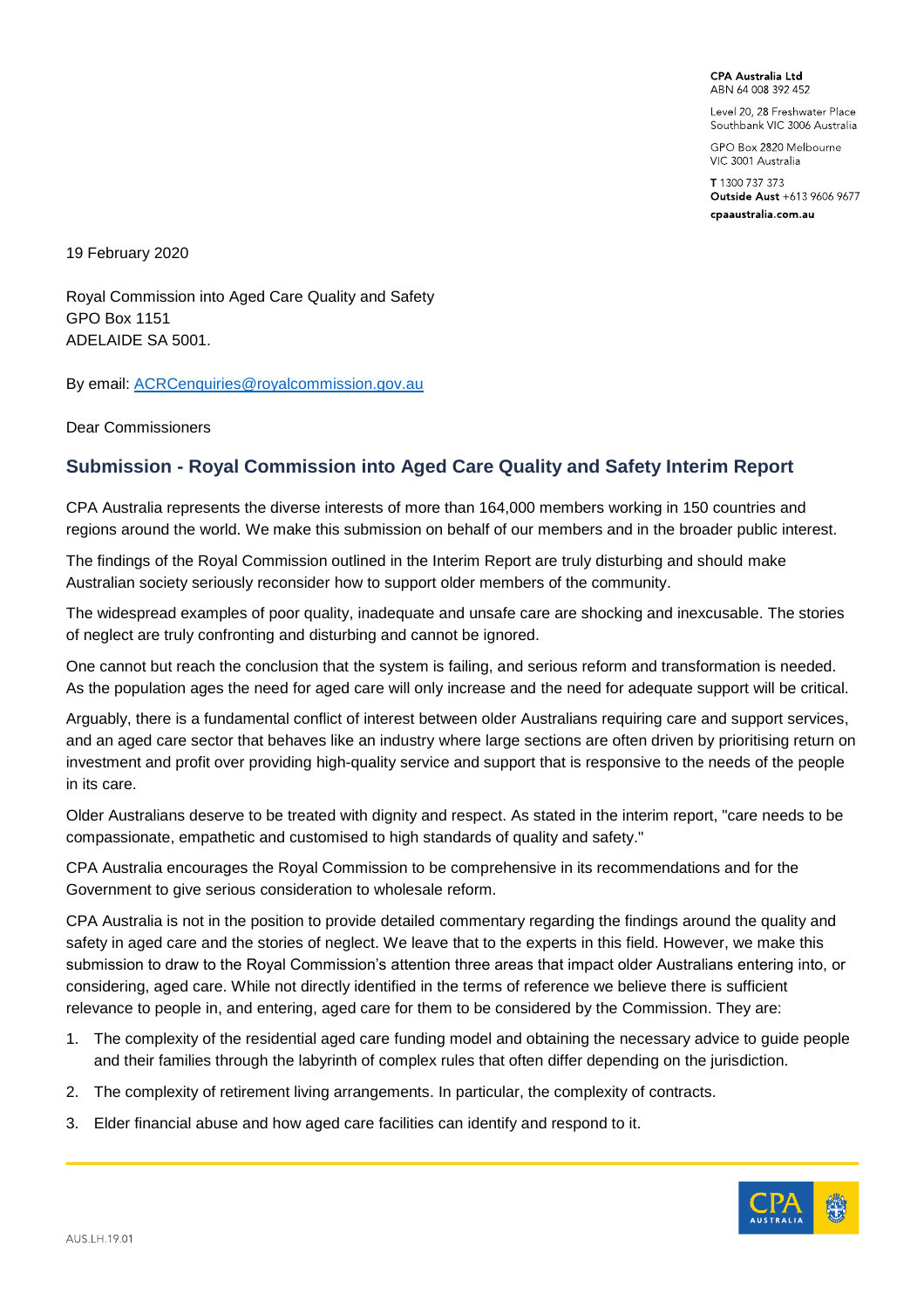We provide further details of these areas of concern in the attached.

If you have any queries, please do not hesitate to contact Michael Davison, Advocacy Manager at [michael.davison@cpaaustralia.com.au](mailto:michael.davison@cpaaustralia.com.au) or on 02 6267 8552.

Yours sincerely

Allugrath

**Dr Gary Pflugrath CPA Executive General Manager, Policy and Advocacy CPA Australia**

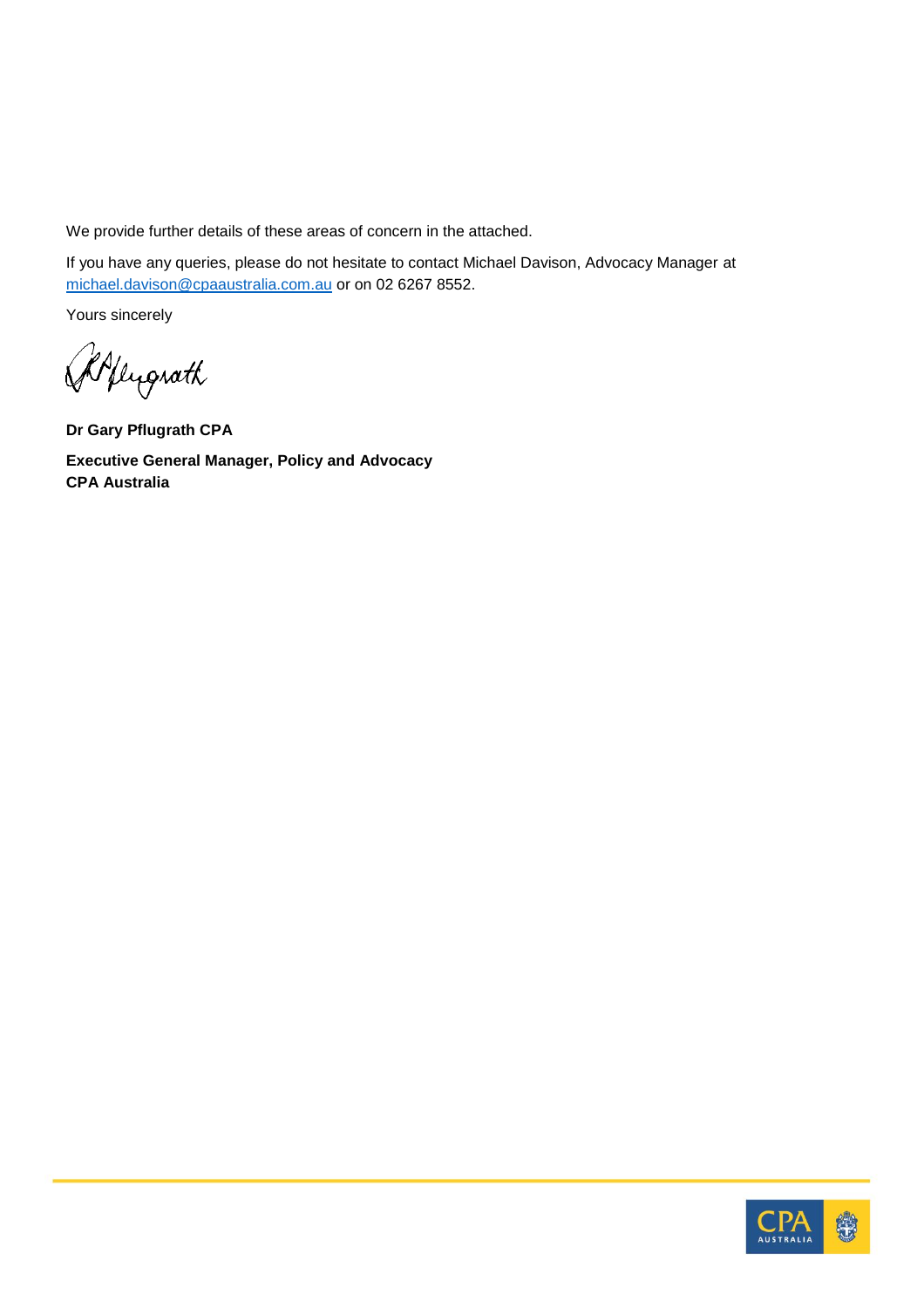# **Submission - Royal Commission into Aged Care Quality and Safety Interim Report**

#### **1. Complexity of the residential aged care funding model and obtaining the necessary advice to guide people and their families through the labyrinth of complex rules that often differ depending on the jurisdiction**

Recognising the need for aged care support is often brought about by necessity due to a sudden event or deterioration in health resulting in hasty decisions needing to be made in often highly stressful, traumatic or emotional circumstances.

Chapter 6 of the interim report focuses attention on the waiting times experienced by older people, first for an Aged Care Assessment and then, in particular, the waiting required before a Home Care Package may become available.

Beyond the delays highlighted, we draw attention to further difficulties faced by older people and their families if the decision has been made to enter residential aged care.

Once the decision has been made, older people and their families still face a myriad of choices when deciding on the aged care home – for example, location, services and care provided, Government subsidised or privately provided, how to fund the care and accommodation, and whether to pay the cost upfront or on an ongoing basis. CPA Australia members, i.e. qualified financial professionals, have informed us, from both their personal experiences when supporting family members and professionally when advising clients, that the permutations of options and decisions that need to be made are often overwhelming and very difficult to make effectively without professional advice.

Firstly, the aged care home. Depending on an older person's location, they may have a number of options available if they are in a capital or large regional city; or they may only have one if they are in a rural or regional area. There will also be circumstances where there is no suitable home near where they live or their family may wish them to relocate to another location to be closer so the family can provide support.

As the My Aged Care website acknowledges, it is a challenging decision: "Aged care homes, like houses, come in all shapes, sizes, and prices. The challenge is finding the right option for your needs, budget, and preferences."

The difficulty is in readily obtaining the necessary information to make an informed decision. The My Aged Care website provides some information and a simple comparison tool but then recommends you make an appointment to visit potential aged care homes, which can be a time-consuming exercise.

More could be done to support people in this process. Additional information and standardised disclosure, including standardised terms and conditions, are required to allow older people and their families to make meaningful comparisons between homes and make informed decisions.

In addition to the accommodation and levels and type of services available, there should be more information available regarding providers themselves and their corporate structures. Being aware if a provider is a not-for-profit or for-profit entity may provide a better insight into the level of services offered, the costs involved, and the value provided.

In addition to choosing the aged care home, decisions need to be made about how to pay the numerous fees and costs involved.

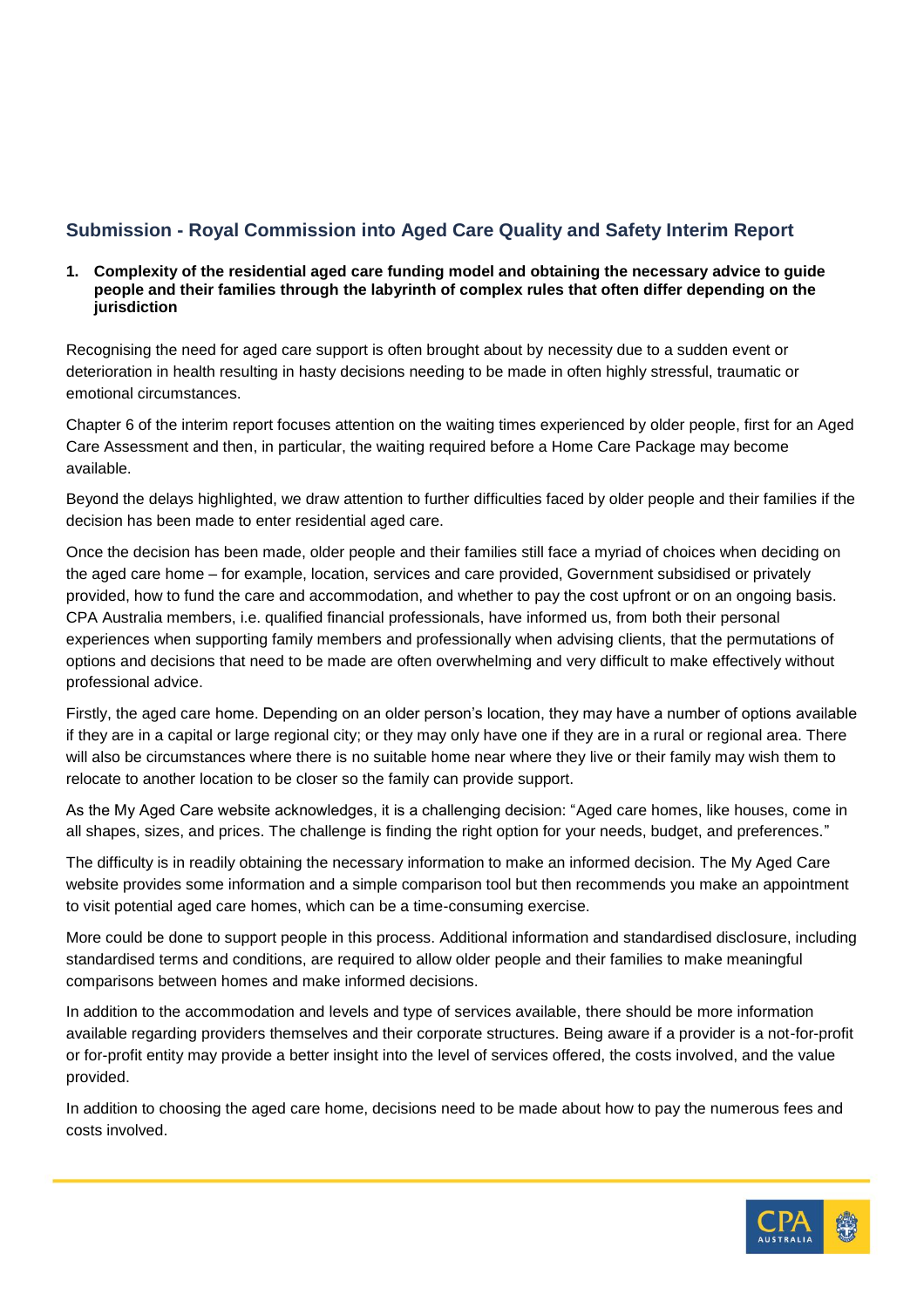These include:

- The cost of accommodation
- A basic daily care fee
- A means-tested care fee, and
- Fees for other services provided.

By far the largest financial decision is how to pay the accommodation fee, which is set by the aged care home and is likely to run into the hundreds of thousands of dollars. Means-tested government support is available to pay some or all of the fee subject to income and assets tests, otherwise the individual must cover the cost themselves.

Individuals can elect to pay the accommodation fee as:

- a lump-sum upfront, called the Refundable Accommodation Deposit (RAD) or Contribution (if subsidised)
- a rental-style daily payment, the Daily Accommodation Payment (DAP) or Contribution (if subsidised), which operates like an interest-only loan until the RAD is paid, or
- a combination of both.

Making sense of the most effective way to pay the accommodation fee may be very confusing for many older people and their families. However, they must also decide how to fund it and the ongoing care fees.

Their largest asset will most likely be the family home. They can look to sell it to pay the RAD in full or retain it and possibly rent it out to pay the DAP and ongoing fees. However, selling the family home is often complicated by personal and family preferences and may not be possible at all for couples if one member of the couple requires residential aged care while the other one remains in the family home. There are further implications for couples both requiring residential aged care with the financial outcomes varying considerably dependent on them entering aged care on the same day or at different times.

The family then needs to look at alternatives to fund the accommodation or ideally have structured their investments in anticipation of having to fund future aged care costs. These would include using their savings, investment income, liquidating investments, investing in annuities or bonds or utilising a reverse mortgage or other equity release program to provide an income stream or supplement existing income. There is also the issue of reducing rates of home ownership, which will see future generations renting into retirement and not owning a home to utilise when funding aged care.

The option also exists to utilise the Pension Loan Scheme, which lends the equivalent of 150 per cent of the fortnightly maximum rate of the Aged Pension, however, it does require the loan to be secured against real estate and so only suits home owners.

Consideration also needs to be given to how any income from the Aged Pension fits into the above calculations and in particular, how any financial decisions may impact on the Aged Pension going forward.

Superannuation will also be a likely source of funds, however the current aged cohort have not enjoyed a full working life of compulsory superannuation and current superannuation balances on retirement are much lower than what they are likely to be for future generations. Compounding this issue is the fact that funding the cost of aged

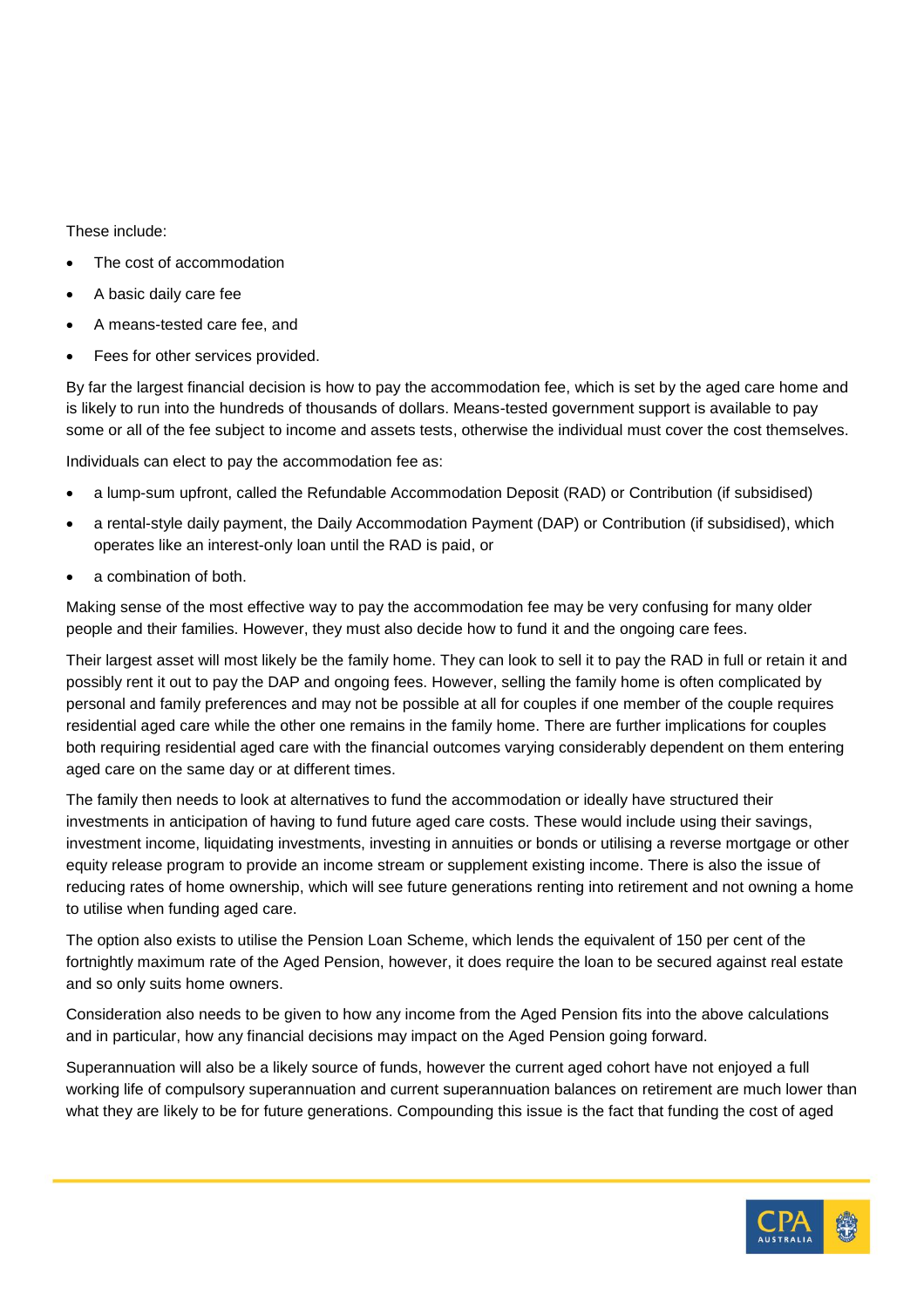care has historically not been factored into the government policy deliberations regarding the adequacy of retirement savings.

Overall, it is very unlikely the average person and his/her family will be able to effectively negotiate these decisions without professional advice to fully understand the financial implications, manage the impact on, and ensure, adequate cash flow, satisfy any estate planning needs, and minimise the impact on the aged pension. This need to access financial advice further adds to the cost of the process and the time required to work through it.

Further, the difficulties outlined above are not limited to older people and their families when first moving into an aged care home. The current funding model for residential aged care came into effect from 1 July 2014. Prior to that residents were required to pay an accommodation bond to their aged care provider. If an older person moves to another aged care home, they have the option of staying under the pre-1 July 2014 funding model, i.e. paying an accommodation bond to the new home or being assessed under the current fee arrangements. Again, this decision has the same considerations outlined above and is difficult to make without professional advice.

#### 2. **The complexity of retirement living arrangements, particularly the complexity of contracts.**

While not specifically in the Royal Commission's terms of reference we raise this issue as retirement living will often be a stepping stone to aged care as residents age and their needs change. The cost of retirement living and the fees involved also have a potential impact on an individual's assets and investments and their capacity to adequately fund aged care – either Home Care packages or residential aged care – as a resident's needs change with age.

As highlighted in the Interim Report, large sections of the aged care sector are often driven by prioritising return on investment and profit over providing service and support that is responsive to the needs of older people in its care. Feedback from CPA Australia members suggests this primary focus on profit extends into the retirement living industry with complex contracts and fee structures benefiting providers over the interests of residents.

Retirement living contracts appear to be excessively complex with details of service options, fee and ownership structures, and transfer of and restriction of rights being very difficult, if not impossible, to navigate without obtaining extensive and costly legal and financial advice.

CPA Australia members and their associates have provided examples of personal experiences where they have suffered significant financial losses when exiting retirement living villages due to the difficulty associated with complex contracts. In one case a member was not recognised as a legal owner of a retirement unit, which they had shared with their partner of many years, as they were not named in the contract and would have had to repurchase the unit from the retirement village owner to be able to remain in it.

We encourage the Royal Commission to also consider the role of retirement living in the aged care sector. As many retirement living residents will ultimately transition to requiring home care support or residential aged care, the path they follow may ultimately be more complicated than for other older people as they will also have to negotiate exiting complex legal arrangements and rely on timely settlement payments from providers in order to adequately fund their entrance into residential aged care. As a starting point, it is important that plain English legal contracts, including a key information summary upfront, are made readily available and that providers are required to act in the best interest of residents in the provision of services.

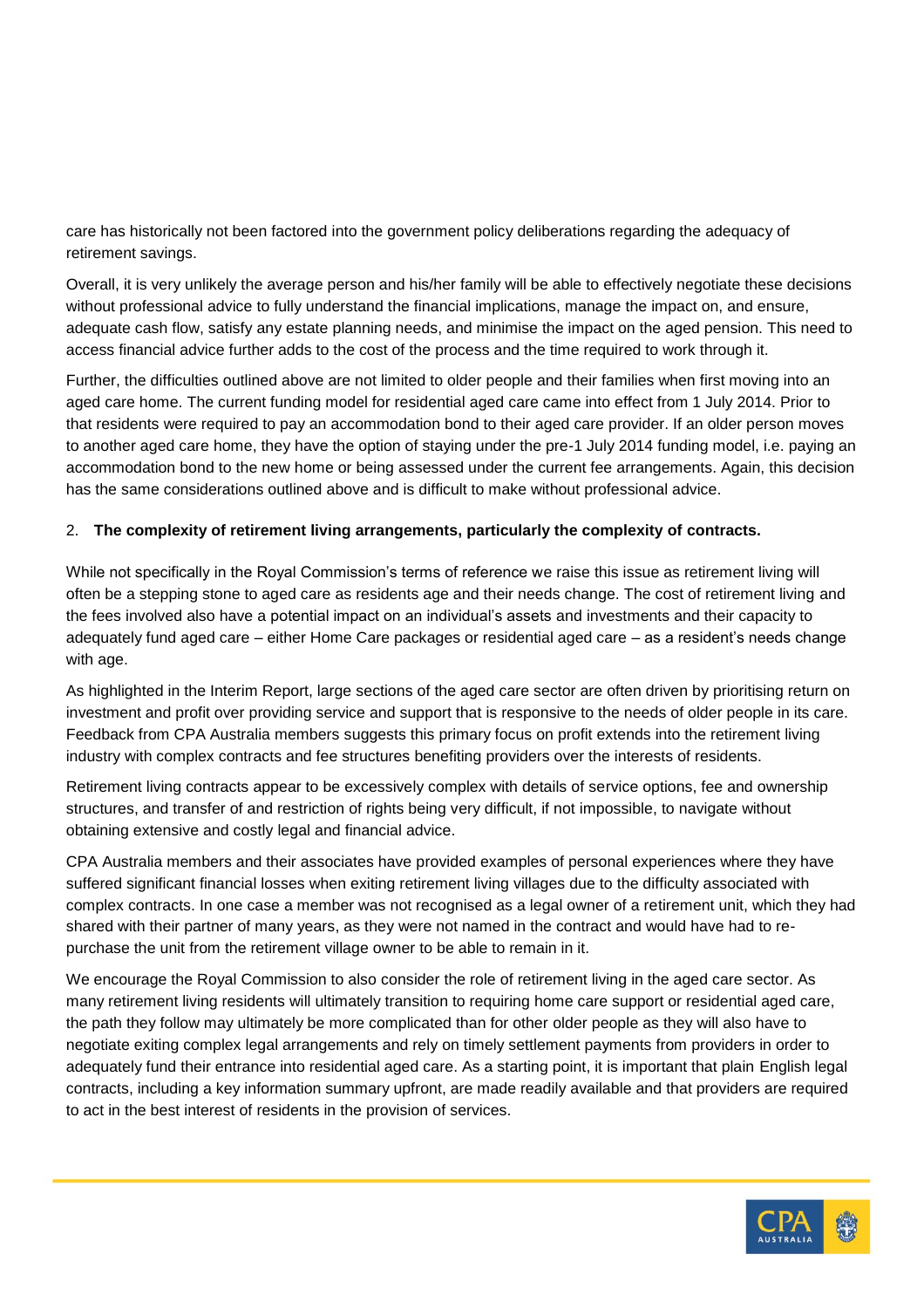### **3. Elder financial abuse and how institutions can identify and respond to it.**

Much of the Interim Report focuses on elder abuse in the form of physical and emotional abuse and the impact it has on older people in care. We ask the Royal Commission to also consider incidences of financial abuse that may be experienced by older people receiving aged care.

We are not suggesting that financial abuse is being commonly perpetrated by aged care providers. However, we would like to draw attention to how aged care providers may detect and prevent financial abuse of older people. While our focus is on aged care homes and their residents, measures to deal with it can be equally applied by home care providers.

The World Health Organisation<sup>1</sup> defines financial abuse of an older person as, "The illegal or improper exploitation or use of funds or other resources of the older person". The definition includes acts with adverse outcomes committed not only by people known to and trusted by the victim, but also acts perpetrated by strangers and by institutions.

Abuse may be intentional or unintentional. Intentional financial abuse is defined in Monash University's *Protecting Elders' Assets Study<sup>2</sup>*, as "the separation of a person from the benefit of their assets for the benefit of another, involving deliberate intention". Unintended abuse is "the inadvertent or uninformed financial mismanagement or neglect of financial assets which causes the deprivation of benefits to be derived from those assets".

Financial abuse is often combined with other forms of abuse and neglect.

We raise the issue of elder financial abuse after a CPA Australia member in Tasmania shared the family's experience of their mother and her estate suffering financial abuse at the hands of a sibling. We understand the family will be making a submission to the Royal Commission, and so we will only provide a brief summary of the case in this submission. If the Royal Commission requires greater detail, the family has given us permission to provide it upon request.

The mother was a resident of an aged care home in NSW, close to where the brother lived, for a period of 10 years before she died in 2015. The rest of the children lived in Tasmania and the brother, a solicitor, was identified as her Resident Representative and had Power of Attorney over her financial affairs.

It was subsequently discovered in 2017, that the brother had stolen all of the mother's savings, a considerable sum in the \$100,000s and had also stolen a larger sum from the deceased estates of clients of his law firm employer, some of which was used to pay the mother's outstanding accommodation debt. He has subsequently been convicted of the fraud against the law firm's clients and is currently serving a two-year prison term.

The family suffered severe emotional, financial and legal stress. However, their primary concern is that the management and staff of the aged care home were not attentive to possible threats of financial abuse of residents and did not act in the best interest of their mother or her estate. They allowed debt to accumulate and attract interest over an extended period of time, at one point reaching \$100,000, before deducting it from the accommodation bond 19 months after their mother's death. The family question whether these actions were perhaps in the interest of the provider.

l

<sup>&</sup>lt;sup>2</sup> [http://www.eapu.com.au/uploads/research\\_resources/VIC-Financial\\_Elder\\_Abuse\\_Evidence\\_Review\\_JUN\\_209-](http://www.eapu.com.au/uploads/research_resources/VIC-Financial_Elder_Abuse_Evidence_Review_JUN_209-Monash.pdf) [Monash.pdf](http://www.eapu.com.au/uploads/research_resources/VIC-Financial_Elder_Abuse_Evidence_Review_JUN_209-Monash.pdf)



<sup>1</sup> <http://www.who.int/mediacentre/factsheets/fs357/en/>